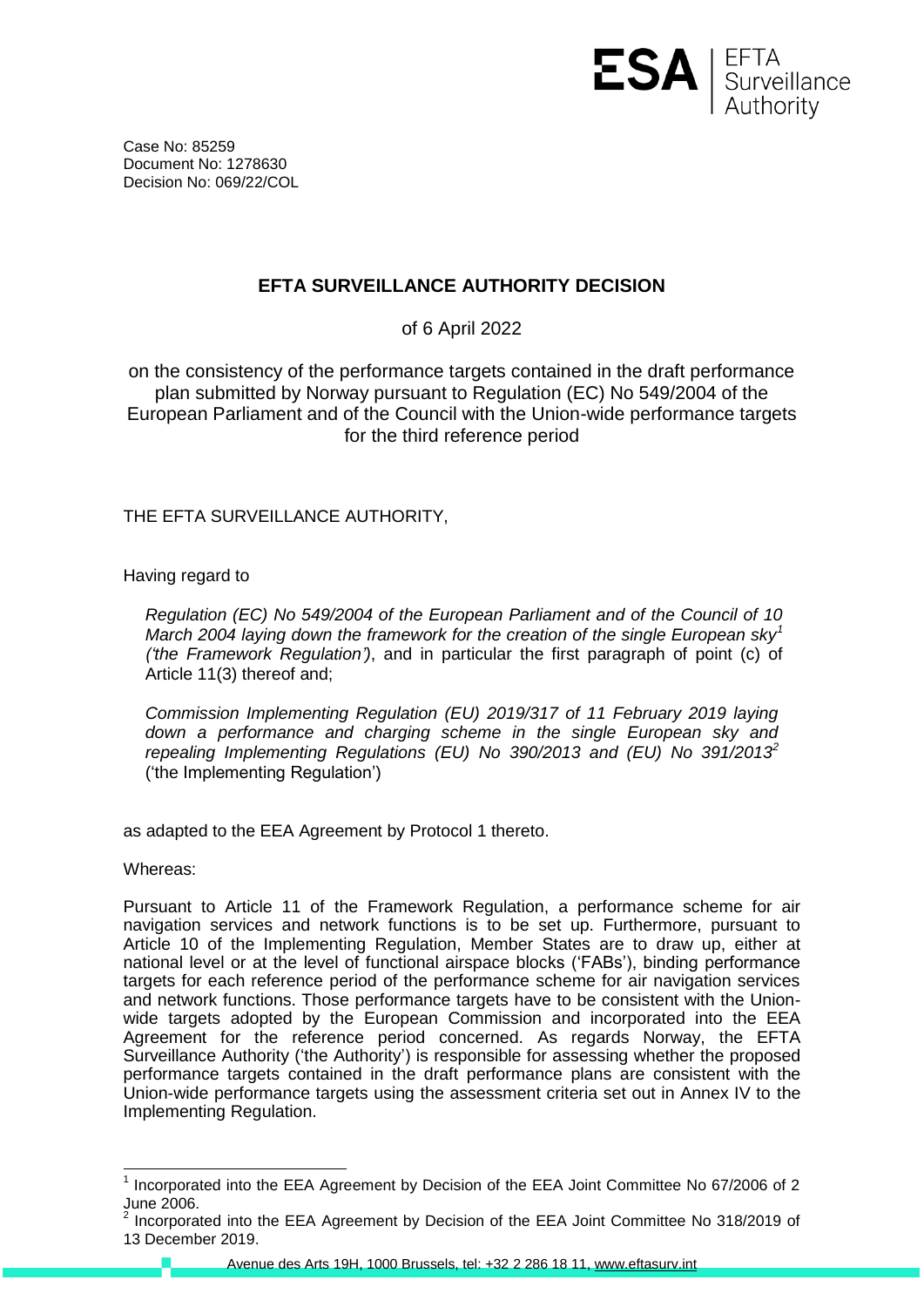The outbreak of the COVID-19 pandemic has, since the first quarter of calendar year 2020, significantly impacted the air transport sector and has considerably reduced air traffic volumes as compared to pre-pandemic levels, due to the measures taken by all the EEA States and third countries to contain the pandemic.

Union-wide performance targets for the third reference period ('RP3') were initially set out in Commission Implementing Decision (EU) 2019/903.<sup>3</sup> As those Union-wide performance targets and the draft RP3 performance plans subsequently submitted by the Member States and Norway were drawn up before the outbreak of the COVID-19 pandemic, they could not take account of the resulting significantly changed circumstances for air transport.

In response to the impact of the COVID-19 pandemic on the provision of air navigation services, exceptional measures for RP3, which derogate from the provisions of the Implementing Regulation, were set out in Commission Implementing Regulation (EU) 2020/1627. <sup>4</sup> Pursuant to Article 2(1) of Implementing Regulation (EU) 2020/1627, the Commission adopted, on 2 June 2021, Implementing Decision (EU) 2021/891<sup>5</sup> setting revised Union-wide performance targets for RP3 in the key performance areas of safety, environment, capacity and cost-efficiency.

The Authority notes that Eurocontrol's STATFOR October 2021 base traffic forecast projects that air traffic at Union-wide level will reach its pre-pandemic levels in the course of 2023 and will exceed those levels in 2024. However, the level of uncertainty regarding traffic development remains particularly high because of the risks related to the evolution of the COVID-19 epidemiological situation. The Authority also notes that the traffic recovery is expected to be uneven across the EEA.

Norway has developed and adopted a draft performance plan containing revised local performance targets for RP3, which was submitted to the Authority for assessment via the ESSKY online platform on 12 October 2021(Doc No 1279192). Following the verification of completeness of the draft performance plan, the Authority requested Norway to submit an updated draft performance plan by 17 November 2021(Doc No 1240172). On 15 November 2021, Norway submitted an updated plan via the ESSKY online platform (Doc No 1279222). The Authority's assessment presented in this Decision is based on the updated draft performance plan submitted by Norway.

The performance review body, assisting the Authority in the implementation of the performance scheme pursuant to Article 11(2) of Regulation (EC) No 549/2004 and the Decision of the Standing Committee of the EFTA States No. 1/2021/SC, has submitted to the Authority and the Commission a report containing its advice on the assessment of RP3 draft performance plans (Doc No 1279182 and 1279183).

Pursuant to Article 11(3) of the Framework Regulation the Authority is to assess the consistency of the draft performance plans with the Union-wide performance targets. Where the Authority finds that all the draft performance targets contained in a draft performance plan meet the assessment criteria it is to notify the EEA EFTA State concerned thereof. Pursuant to Article 14(2) of the Implementing Regulation, this decision is to be adopted within five months from the date of the reception of the updated draft performance plan.

In accordance with Article 14(1) of the Implementing Regulation, the Authority has assessed the consistency of the local performance targets proposed by Norway on the basis of the assessment criteria laid down in point 1 of Annex IV to the Implementing Regulation, and taking account of local circumstances. In respect of each key

 3 Incorporated into the EEA Agreement by Decision of the EEA Joint Committee No 316/2019 of 13 December 2019.

<sup>4</sup> Incorporated into the EEA Agreement by Decision of the EEA Joint Committee No 224/2020 of 11 December 2020.

<sup>&</sup>lt;sup>5</sup> Incorporated into the EEA Agreement by Decision of the EEA Joint Committee No 307/2021 of 29 October 2021.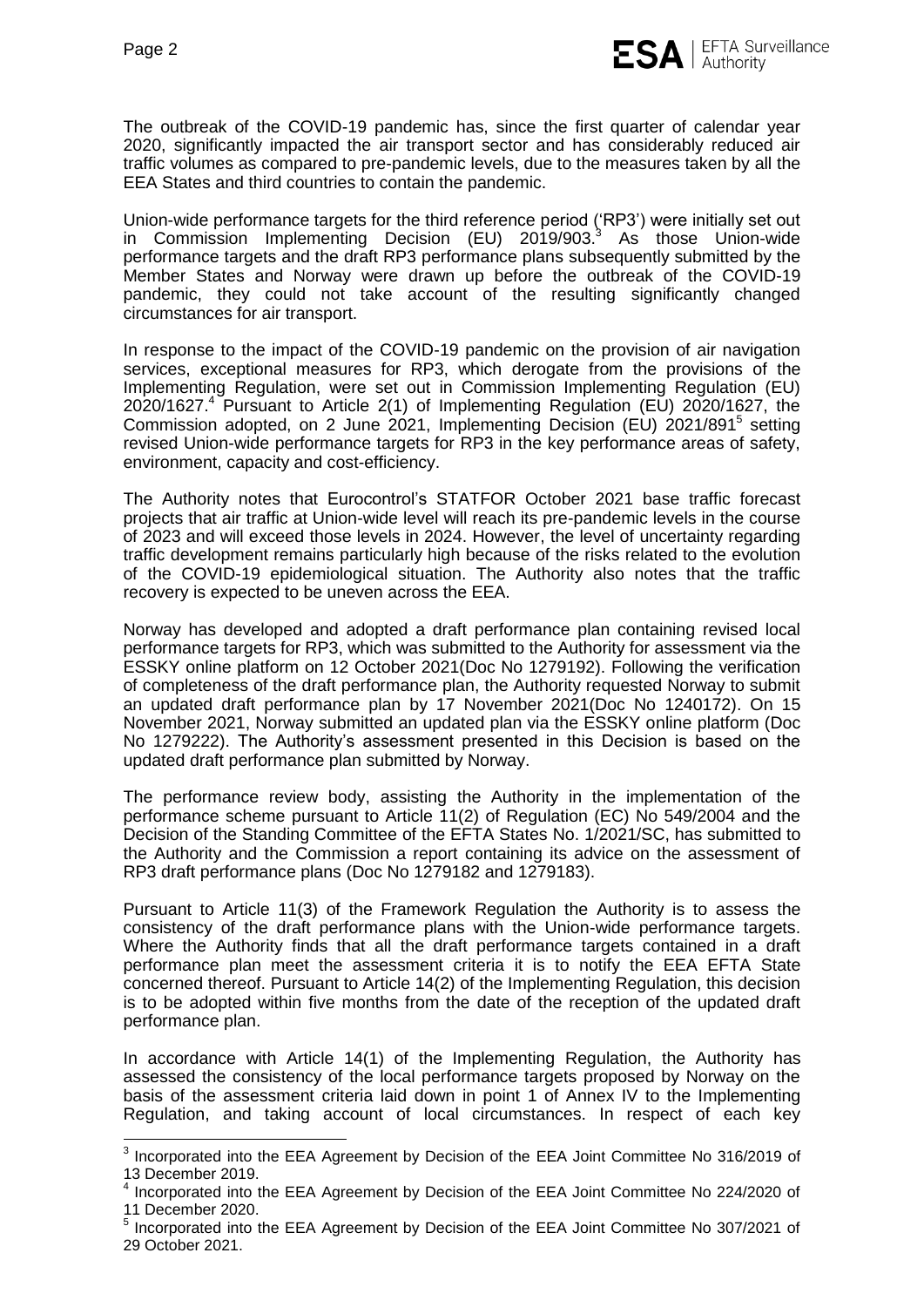

performance area and the related performance targets, the Authority has complemented the assessment by reviewing draft performance plans in respect of the elements set out in point 2 of Annex IV to the Implementing Regulation.

# **1 Assessment**

#### **1.1 Assessment of draft performance targets in the key performance area of safety**

Concerning the key performance area of safety, the Authority has assessed the consistency of the targets submitted by Norway regarding the effectiveness of safety management of air navigation service providers based on the criterion laid down in point 1.1 of Annex IV to the Implementing Regulation. That assessment was conducted taking account of local circumstances and was complemented by the review of measures planned for achievement of the safety targets in respect of the elements set out in point 2.1(a) of Annex IV to the Implementing Regulation.

The draft performance targets in the key performance area of safety proposed by Norway in respect of the effectiveness of safety management, broken down per safety management objective and expressed as a level of implementation, are as follows:

| <b>Norway</b>                                         | Targets on the effectiveness of safety management, expressed as<br>a level of implementation |              |              |              |             |  |
|-------------------------------------------------------|----------------------------------------------------------------------------------------------|--------------|--------------|--------------|-------------|--|
| navigation<br>Air<br>service<br>provider<br>concerned | management 2021<br><b>Safety</b><br>objective                                                |              | 2022         | 2023         | 2024        |  |
|                                                       | and $\overline{C}$<br>Safety<br>policy<br>objectives                                         |              | $\mathsf{C}$ | $\mathsf{C}$ | C           |  |
| Avinor                                                | $risk$ <sub>C</sub><br>Safety<br>management                                                  |              | C            | C            | D           |  |
|                                                       | Safety assurance                                                                             | $\mathsf{C}$ | C            | C            | $\mathbf C$ |  |
|                                                       | Safety promotion                                                                             | C            | C            | C            | C           |  |
|                                                       | Safety culture                                                                               | C            | C            | $\mathsf{C}$ | C           |  |

In respect of the draft safety targets proposed by Norway for the air navigation service provider (Avinor), the Authority has found that the level of the Union-wide performance target is planned to be achieved in 2024 with regard to the 'safety risk management' objective, whilst for the other 'safety management objectives' the local performance targets meet the level of the Union-wide performance target for each calendar year from 2021 to 2024.

The Authority notes that the draft performance plan sets out measures for Avinor for the achievement of the local safety targets, such as fatigue reporting, improvement of safety data management, and development of safety culture.

On the basis of the findings set out in recitals (12) and (13) of the Implementing Regulation, and considering that the Union-wide safety performance targets set in Implementing Decision (EU) 2021/891 must be achieved by the final year of RP3, i.e. 2024, the draft targets included in the draft performance plan of Norway should be assessed as consistent with the Union-wide performance targets in the key performance area of safety.

#### **1.2 Assessment of draft performance targets in the key performance area of environment**

Concerning the key performance area of environment, the consistency of the targets submitted by Norway regarding the average horizontal *en route* flight efficiency of the actual trajectory has been assessed on the basis of the criterion laid down in point 1.2 of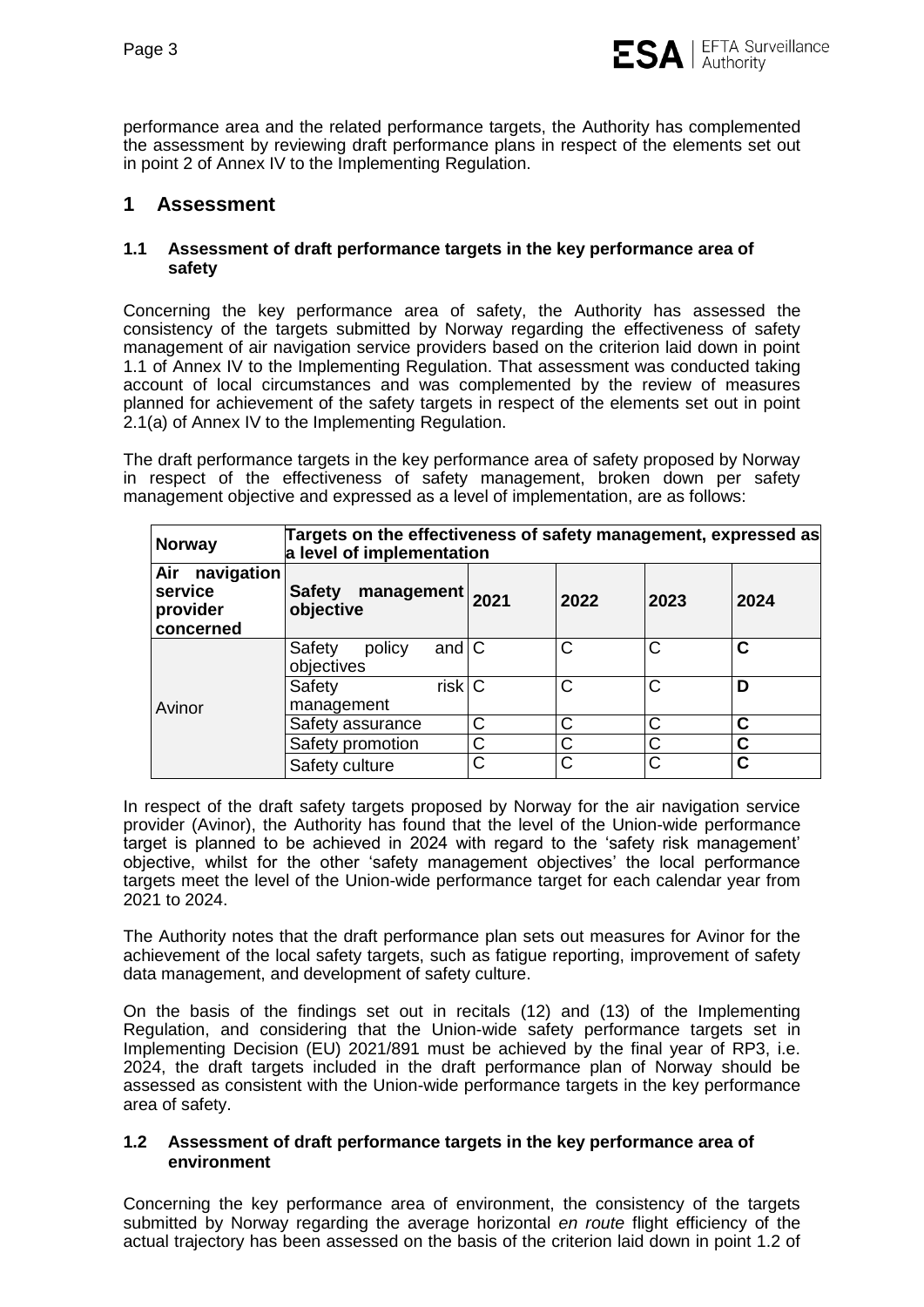

Annex IV to the Implementing Regulation. Accordingly, the proposed targets contained in the draft performance plan of Norway have been compared to the relevant *en route* horizontal flight efficiency reference values set out in the European Route Network Improvement Plan available at the time of adopting the revised Union-wide performance targets for RP3. That assessment was conducted taking account of local circumstances and was complemented by the review of measures planned for achievement of the environment targets under point 2.1(a) of Annex IV to the Implementing Regulation.

In respect of the calendar year 2020, the Union-wide performance target for RP3 in the key performance area of environment, which was initially set out in Implementing Decision (EU) 2019/903, was not revised by Implementing Decision (EU) 2021/891, considering that the time period for the application of that target had expired and that its implementation had thus become definitive leaving no possibility for retroactive adjustment. Accordingly, it was not appropriate for Member States to revise, in the draft performance plans submitted by 1 October 2021, their local performance targets for calendar year 2020 in the key performance area of environment. In light of those considerations, the consistency of the local environment performance targets with the corresponding Union-wide performance targets should be assessed with regard to calendar years 2021, 2022, 2023 and 2024.

The draft performance targets in the key performance area of environment proposed by Norway and the corresponding national reference values for RP3 from the European Route Network Improvement Plan, expressed as the average horizontal *en route* flight efficiency of the actual trajectory, are as follows:

|                                                                                                                                                                   | 2021  | 2022  | 2023  | 2024  |
|-------------------------------------------------------------------------------------------------------------------------------------------------------------------|-------|-------|-------|-------|
| <b>Draft</b><br>route<br>en<br>environment targets of<br>Norway, expressed as<br>the average horizontal<br>en route flight efficiency<br>of the actual trajectory | 1,55% | 1,55% | 1,55% | 1,55% |
| Reference<br>values<br>for<br>Norway                                                                                                                              | 1,55% | 1,55% | 1,55% | 1,55% |

The Authority observes that the draft environment targets proposed by Norway are equal to the corresponding national reference values for each calendar year from 2021 to 2024.

In respect of point 2.1(a) of Annex IV to the Implementing Regulation the Authority notes that Norway has presented in the draft performance plan measures for the achievement of the local environment targets which include the removal of air traffic services routes for Polaris Flight Information Region, the airspace re-organisation of Northern Norway terminal manoeuvring areas as well as cross-border collaboration within the North European Free Route Airspace (NEFRA) programme.

On the basis of the findings set out in recitals (18) and (19) of the Implementing Regulation, the draft targets included in the draft performance plan of Norway should be assessed as consistent with the Union-wide performance targets in the key performance area of environment.

#### **1.3 Assessment of draft performance targets in the key performance area of capacity**

Concerning the key performance area of capacity, the consistency of the targets submitted by Norway regarding the average *en route* air traffic flow management ('ATFM') delay per flight has been assessed on the basis of the criterion laid down in point 1.3 of Annex IV to the Implementing Regulation. Accordingly, the proposed targets contained in the draft performance plan of Norway have been compared to the relevant reference values set out in the Network Operations Plan available at the time of adopting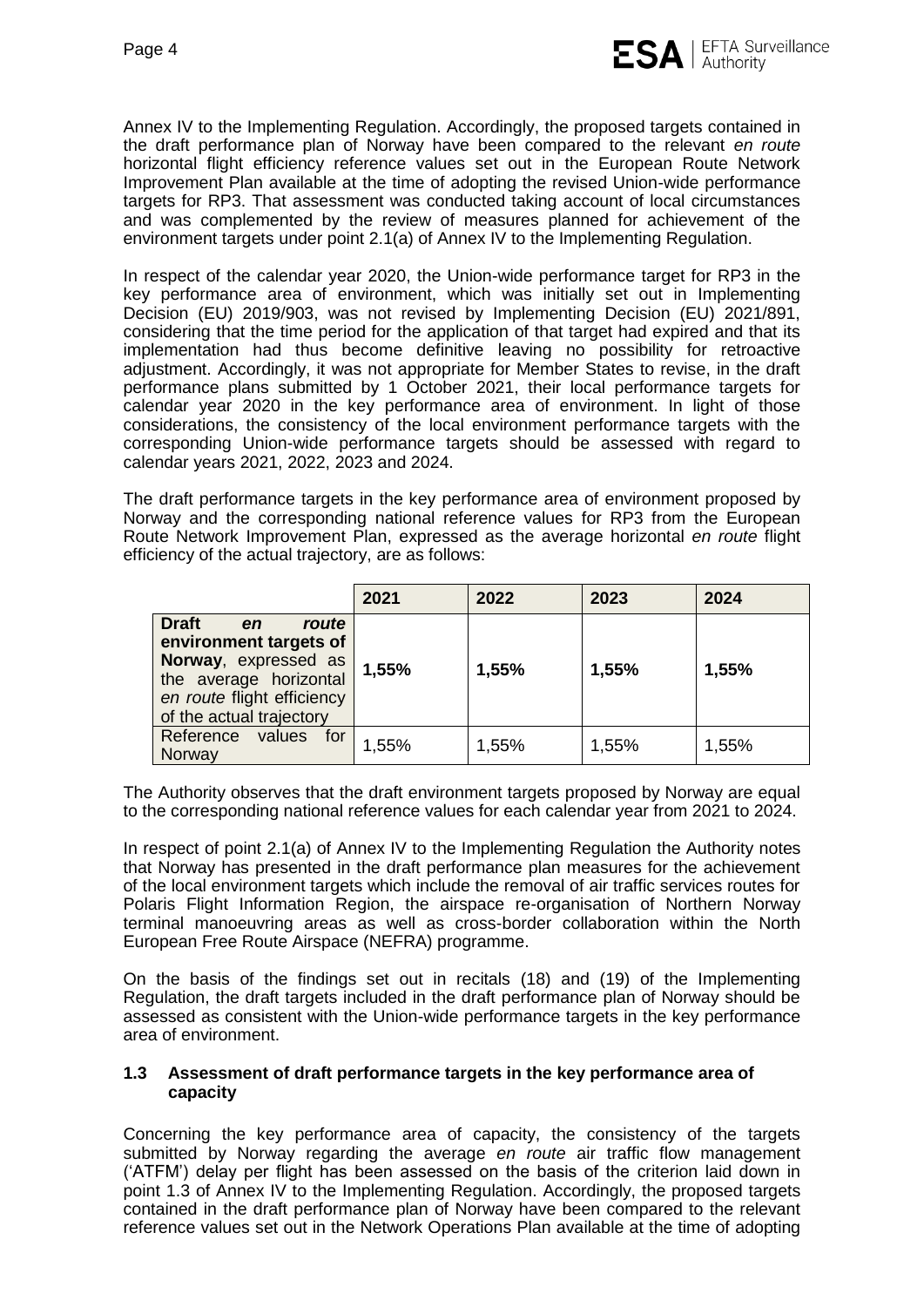the revised Union-wide performance targets for RP3. That assessment was conducted taking account of local circumstances and was complemented by the review of measures planned for achievement of the capacity targets under point 2.1.(a) of Annex IV to the Implementing Regulation.

In respect of the calendar year 2020, the Union-wide performance target for RP3 in the key performance area of capacity, which was initially set out in Implementing Decision (EU) 2019/903, was not revised by Implementing Decision (EU) 2021/891, considering that the time period for the application of that target had expired and that its implementation had thus become definitive leaving no possibility for retroactive adjustment. Accordingly, it was not appropriate for Member States to revise, in the draft performance plans submitted by 1 October 2021, their local performance targets for calendar year 2020 in the key performance area of capacity. In light of those considerations, the consistency of the local capacity performance targets with the corresponding Union-wide performance targets should be assessed with regard to calendar years 2021, 2022, 2023 and 2024.

The draft *en route* capacity targets proposed by Norway for RP3, expressed in minutes of ATFM delay per flight, as well as the corresponding reference values from the Network Operations Plan, are as follows:

|                                                                                                                        | 2021               | 2022 | 2023 | 2024 |
|------------------------------------------------------------------------------------------------------------------------|--------------------|------|------|------|
| Draft en<br>route<br>capacity targets<br>$\overline{\mathsf{in}}$<br>of Norway,<br>minutes of ATFM<br>delay per flight | $\vert 0.06 \vert$ | 0,08 | 0,11 | 0,11 |
| Reference values<br>for Norway                                                                                         | 0,06               | 0,11 | 0,11 | 0,11 |

The Authority observes that the draft capacity targets proposed by Norway are equal to the corresponding national reference values for calendar years 2021, 2023 and 2024, and below the corresponding national reference value for calendar year 2022.

In respect of point 2.1(a) of Annex IV to the Implementing Regulation, the Authority notes that Norway has presented in the draft performance plan measures for the achievement of the local *en route* capacity targets, including the recruitment and training of air traffic controllers (ATCOs), the flexible rostering of ATCOs as well as the transition to a new voice communication system.

On the basis of the findings set out in recitals (24) and (25) of the Implementing Regulation, the draft targets included in the draft performance plan of Norway should be assessed as consistent with the Union-wide performance targets in the key performance area of capacity.

#### **1.4 Assessment of draft performance targets in the key performance area of costefficiency**

Concerning the key performance area of cost-efficiency, the consistency of the targets submitted by Norway regarding determined unit costs ('DUC') for *en route* air navigation services has been assessed on the basis of the criteria laid down in points  $1.4(a)$ ,  $1.4(b)$ and 1.4(c) of Annex IV to the Implementing Regulation. Those criteria consist of the DUC trend over RP3, the long-term DUC trend over RP2 and RP3 (2015-2024), and the baseline value for the DUC at charging zone level compared with the average value of the charging zones where air navigation service providers have a similar operational and economic environment.

The assessment of *en route* cost efficiency targets was conducted taking account of local circumstances. It was complemented by the review of the elements laid down in point 2 of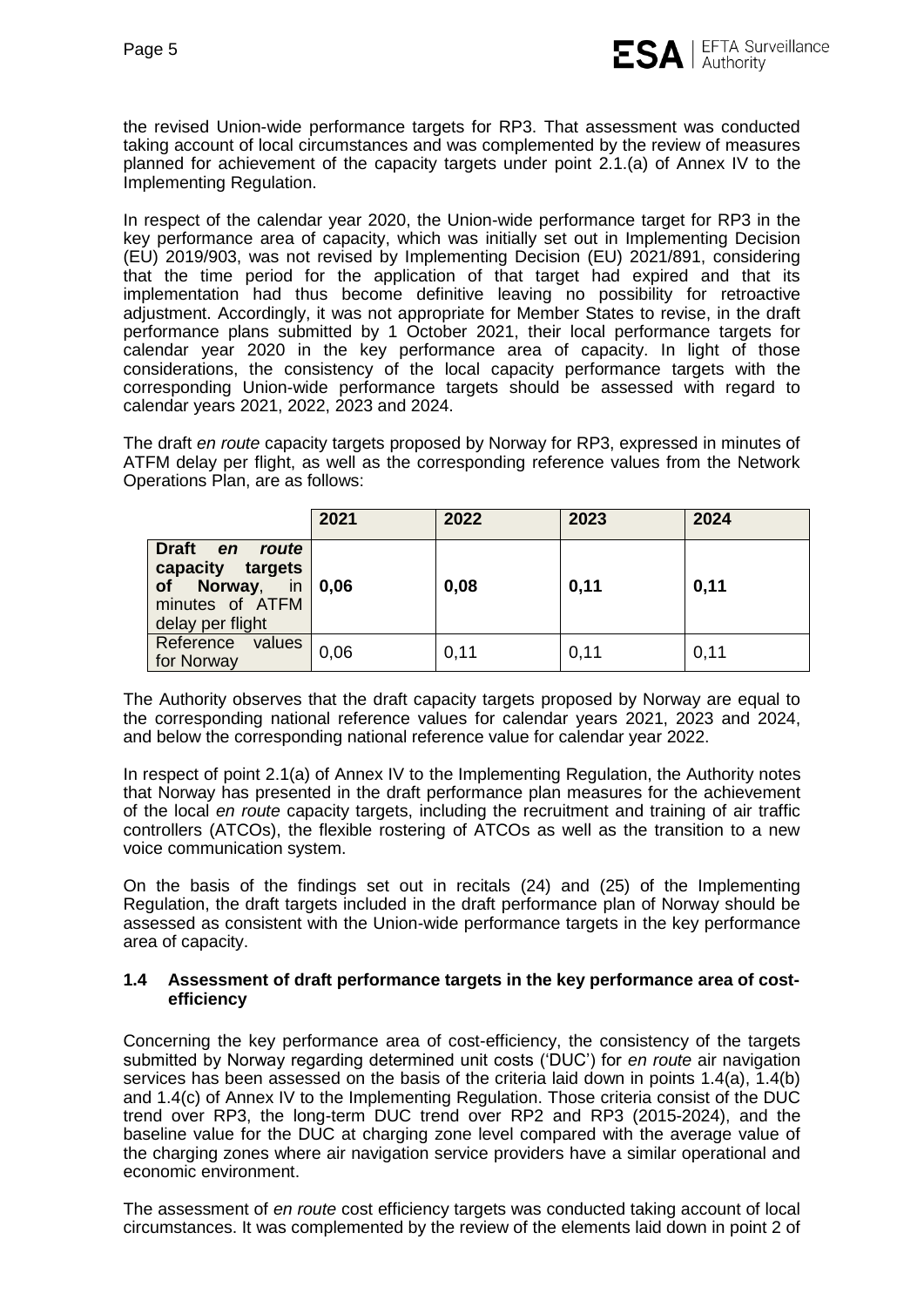Annex IV to the Implementing Regulation, namely the key factors and parameters underpinning those targets as specified under point 2.1(d) of that Annex.

The draft *en route* cost-efficiency targets proposed by Norway for RP3 are as follows:

| $ En$ route charging zone of 2014<br>Norway                                              | baseline<br>value   | 2019<br>baseline<br>value | 2020<br>2021        | 2022                | 2023                | 2024                |
|------------------------------------------------------------------------------------------|---------------------|---------------------------|---------------------|---------------------|---------------------|---------------------|
| Draft<br>route<br>en<br>efficiency<br>targets, NOK                                       | cost- 522,5         | 518,4<br><b>NOK</b>       | 789,1<br><b>NOK</b> | 547,3<br><b>NOK</b> | 485,9<br><b>NOK</b> | 459,8<br><b>NOK</b> |
| expressed as determined en<br>route unit cost (in real terms)<br>$\vert$ in 2017 prices) | 56,02<br><b>EUR</b> | 55,58<br><b>EUR</b>       | 84.59<br><b>EUR</b> | 58,67<br><b>EUR</b> | 52,10<br><b>EUR</b> | 49,29<br><b>EUR</b> |

Concerning the criterion laid down in point 1.4(a) of Annex IV to the Implementing Regulation, the Authority observes that the *en route* DUC trend of Norway at charging zone level of -3,0 % per year over RP3 outperforms the Union-wide trend of +1,0 % over the same period.

Concerning the criterion laid down in point 1.4(b) of Annex IV to the Implementing Regulation, the Authority observes that the long-term *en route* DUC trend of Norway at charging zone level over RP2 and RP3 of -1,4 % per year outperforms the long-term Union-wide trend of -1,3 % over the same period.

<span id="page-5-0"></span>Concerning the criterion laid down in point 1.4(c) of Annex IV to the Implementing Regulation, the Authority observes that the baseline value for the DUC of EUR 55,58 of Norway in EUR2017 is 22,0 % higher than the average baseline value of EUR 45,56 in EUR2017 of the relevant comparator group. The Authority notes that that difference remains during RP3, as the determined *en route* unit cost of Norway for 2024 is higher by 11,3 % than the average of the comparator group.

As outlined in recitals (30) and (32) of the Implementing Regulation, it is clear that Norway outperforms both the RP3 Union-wide DUC trend and the long-term Union-wide DUC trend, the former being surpassed by a significant margin. Furthermore, the DUC of Norway in 2024 is lower than the baseline values for 2014 and 2019, which shows that effective cost-efficiency gains are achieved both in the medium and long term. Regardless of the difference between Norway's baseline value and the comparator group average observed in recital [0,](#page-5-0) Norway has demonstrated a cost-efficiency evolution outperforming the Union-wide trends, which provides a sufficient basis for establishing consistency with the Union-wide cost-efficiency performance targets for RP3.

On the basis of the findings set out in recitals (30) to (33) of the Implementing Regulation, the draft targets included in the draft performance plan of Norway should be assessed as consistent with the Union-wide performance targets in the key performance area of costefficiency.

# **2 CONCLUSIONS**

On the basis of the assessment set out in recitals (10) to (34) of the Implementing Regulation, the Authority has found that the performance targets contained in the draft performance plan submitted by Norway are consistent with the Union-wide performance targets

Therefore, Norway should be requested to adopt and publish the final version of its performance plan in accordance with Article 16(a) of the Implementing Regulation.

The Authority notes that some EEA States have indicated their intention to include cost items relating to airport drone detection in their RP3 cost bases. It has not been possible to precisely establish, based on the elements contained in the draft performance plans, to what extent States have included such determined costs in their RP3 cost bases and,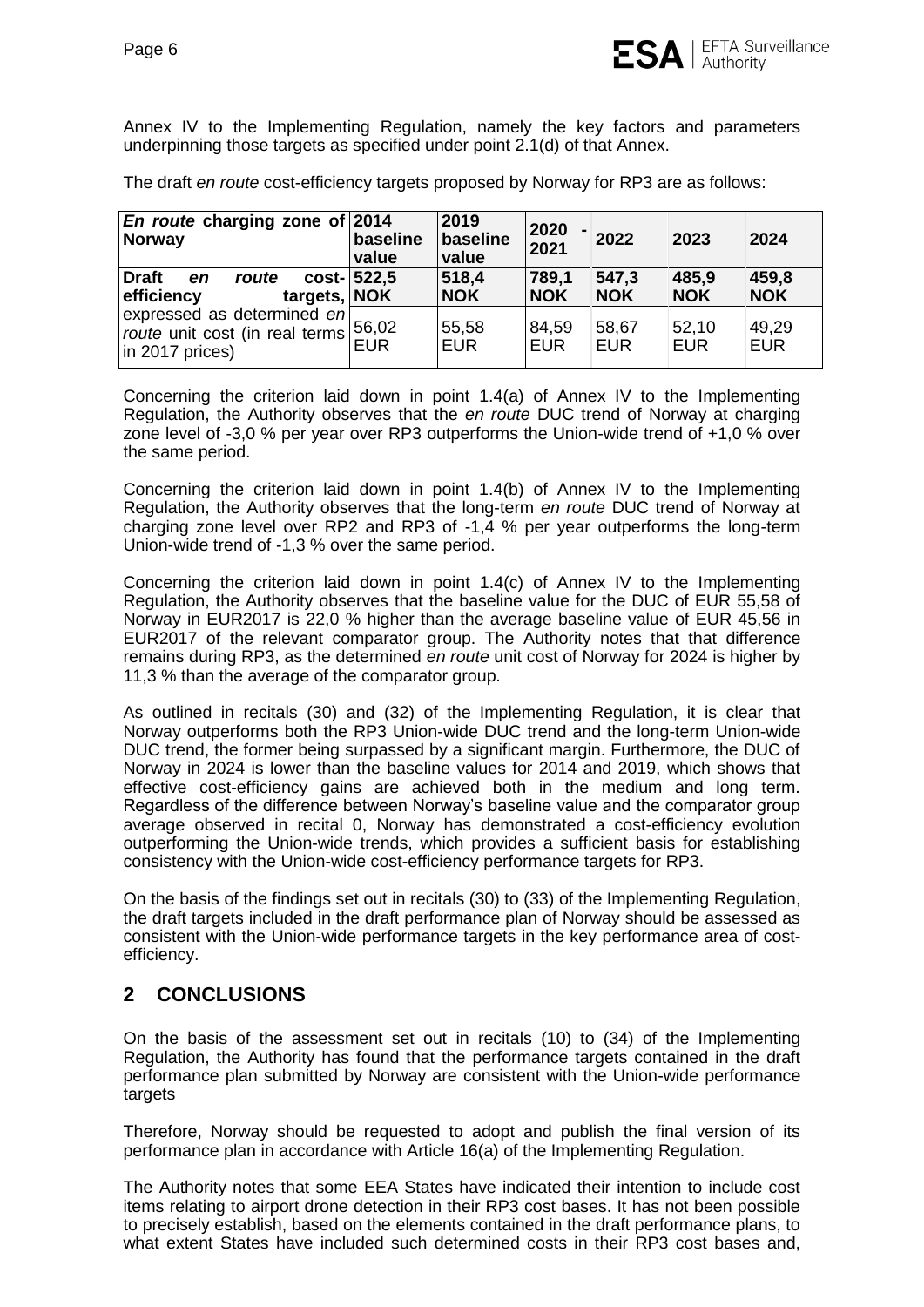

where such costs have been included, to what extent they are incurred in relation to the provision of air navigation services and could thus be deemed eligible under the performance and charging scheme. The airport drone detection costs in the context of unit rate compliance verification are currently being examined. Therefore, this Decision is without prejudice to the findings and conclusions on the topic of drone detection costs.

In response to Russia's military aggression against Ukraine, which started on 24 February 2022, the European Union as well as the EEA EFTA States, including Norway have adopted restrictive measures prohibiting Russian air carriers, any Russianregistered aircraft and any non-Russian-registered aircraft which is owned or chartered, or otherwise controlled by any Russian natural or legal person, entity or body from landing in, taking off from, or overflying the territory of the European Union or the territories of the EEA EFTA States. Those measures are leading to a reduced air traffic in the airspace over this territory. The impact at the EEA-wide level should however not be comparable to the reduction of air traffic which resulted from the outbreak of the COVID-19 pandemic in March 2020. Therefore, it is appropriate to maintain the existing measures and processes for the implementation of the performance and charging scheme in RP3. However, Norway should monitor the operational and financial effects of the relevant changes in traffic and, if necessary and duly justified, may request the revision of its RP3 performance plan during the reference period pursuant to Article 18(1) of the Implementing Regulation.

HAS ADOPTED THIS DECISION:

### *Article 1*

The performance targets contained in the draft performance plan submitted by Norway, pursuant to Regulation (EC) No 549/2004, and listed in the Annex to this Decision, are consistent with the Union-wide performance targets for the third reference period ('RP3') set out in Implementing Decision (EU) 2021/891.

### *Article 2*

Norway is authorised to publish and adopt the performance plan for the third reference period ('RP3') in accordance with Article 16(a) of Implementing Regulation (EU) 2019/317.

### *Article 3*

This Decision is addressed to Norway.

#### *Article 4*

This Decision shall be authentic in the English language.

Done at Brussels,

For the EFTA Surveillance Authority

Arne Røksund President

Stefan Barriga College Member Árni Páll Árnason Responsible College Member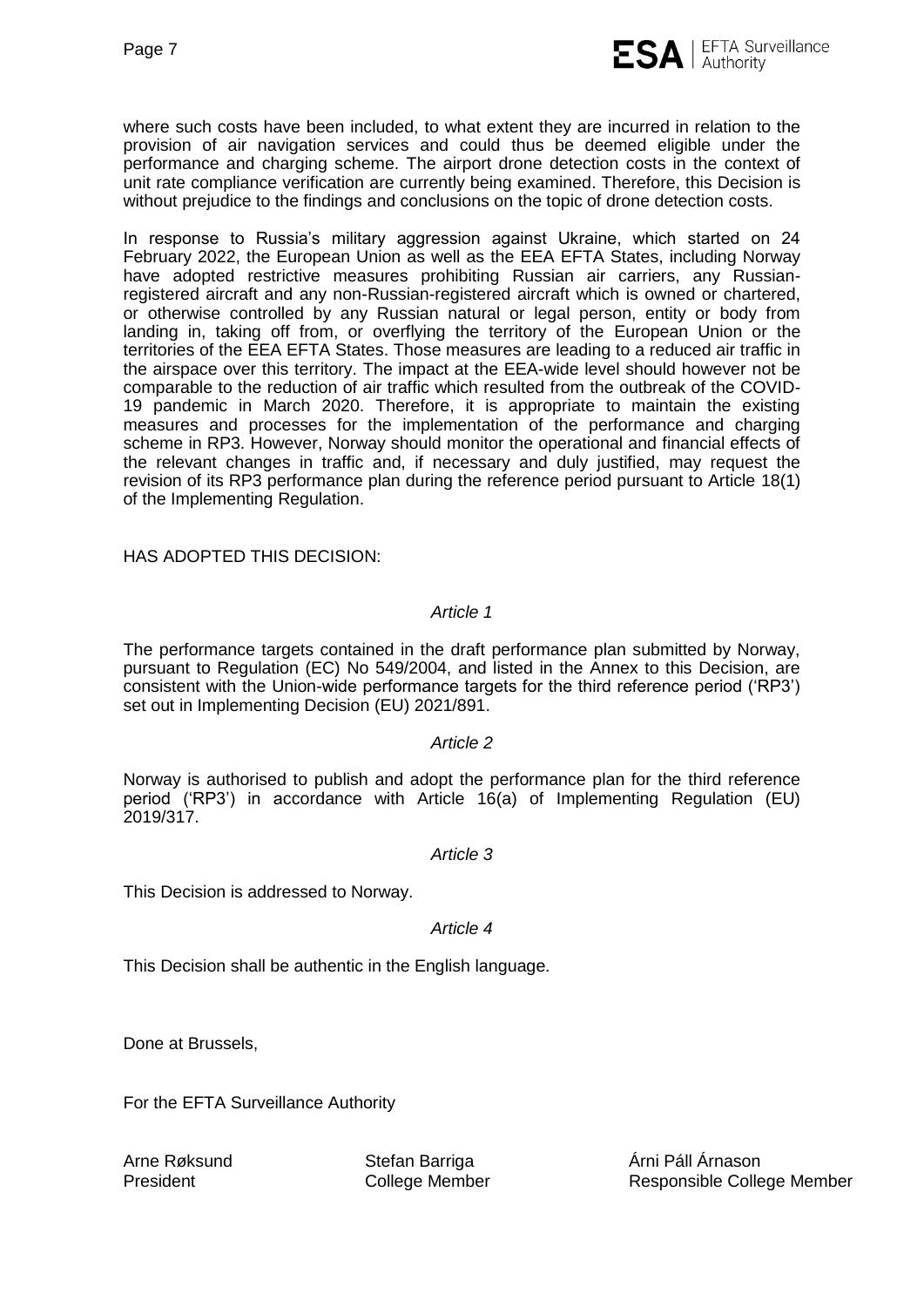

Melpo-Menie Joséphidès Countersigning as Director, Legal and Executive Affairs

*This document has been electronically authenticated by Arne Roeksund, Melpo-Menie Josephides.*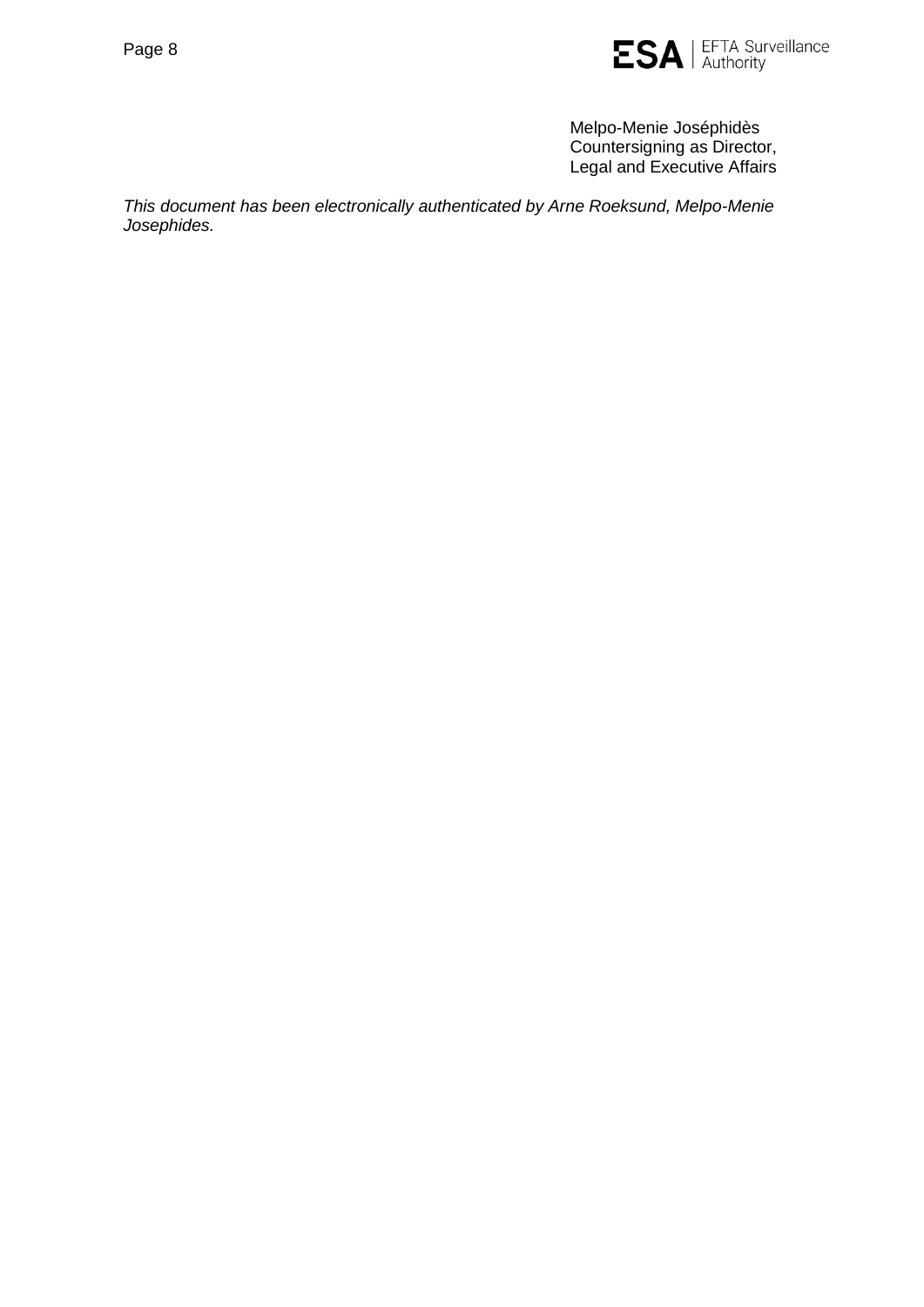

### **ANNEX**

## **Performance targets included in the draft performance plan, submitted by Norway pursuant to Regulation (EC) No 549/2004, found to be consistent with the Union-wide performance targets for the third reference period.**

### **KEY PERFORMANCE AREA OF SAFETY**

#### **Effectiveness of Safety Management**

| <b>Norway</b>                                   | Targets on the effectiveness of safety management, expressed as a level of<br>implementation |      |              |          |      |  |
|-------------------------------------------------|----------------------------------------------------------------------------------------------|------|--------------|----------|------|--|
| Air navigation<br>service provider<br>concerned | <b>Safety management</b><br>objective                                                        | 2021 | 2022         | 2023     | 2024 |  |
|                                                 | Safety policy and<br>objectives                                                              | C    | C            |          |      |  |
| Avinor                                          | Safety risk management                                                                       | C    | C            |          | D    |  |
|                                                 | Safety assurance                                                                             | C    | C            |          | C    |  |
|                                                 | Safety promotion                                                                             | C    | $\mathsf{C}$ | $\Gamma$ | r    |  |
|                                                 | Safety culture                                                                               |      |              |          |      |  |

### **KEY PERFORMANCE AREA OF ENVIRONMENT**

#### **Average horizontal** *en route* **flight efficiency of the last filed flight plan trajectory**

|                                                                                                                                                          | 2021  | 2022  | 2023  | 2024  |
|----------------------------------------------------------------------------------------------------------------------------------------------------------|-------|-------|-------|-------|
| <b>Draft</b><br>environment<br>targets of<br>Norway,<br>expressed as the average<br>horizontal en route flight<br>efficiency of the actual<br>trajectory | 1,55% | 1,55% | 1,55% | 1,55% |
| Reference<br>for<br>values<br>Norway                                                                                                                     | 1,55% | 1,55% | 1,55% | 1,55% |